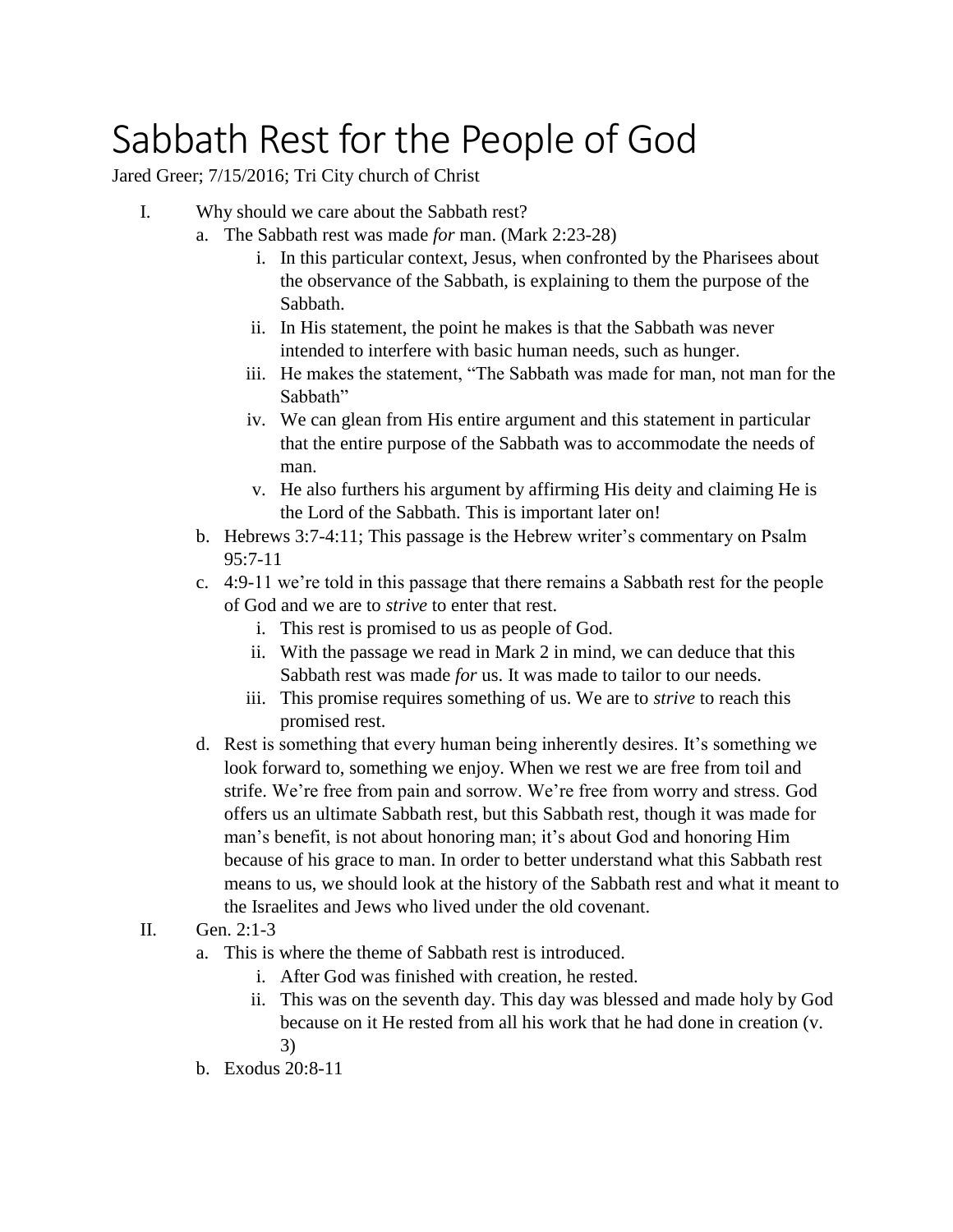- i. The Lord requires that the nation of Israel remember the Sabbath day. The day that the Lord rested from creation. The day that he blessed and made holy.
- ii. This day was to be a reminder to the Israelites of God's work in creation. It wasn't simply about resting but honoring and glorifying God for his awesome power that was specifically displayed in the creation of the universe.
	- 1. We can still see God's awesome power in His creation today, and we should honor and glorify Him for it and not take it for granted
	- 2. Romans 1:20 "For since the creation of the world His invisible attributes, His eternal power and divine nature, have been clearly seen, being understood through what has been made…"
- III. Deuteronomy 5:12-15
	- a. Here the Ten Commandments are repeated; spoken to the people of Israel, but the reason given for celebrating the Sabbath is slightly different.
		- i. The focus is still on God's might. But the illustration given to display God's might has changed.
		- ii. V. 15 Yahweh brought the Israelites out of the land of Egypt, with a MIGHTY hand and an outstretched arm.
		- iii. The Israelites were to remember, honor and glorify God for mightily delivering them from slavery on the Sabbath, in addition to remembering his awesome power in the creation of the universe.
		- iv. As slaves, the Israelites had no off days. So having a weekly day of rest would be a powerful reminder to the Israelites of what the Lord had done for them.
- IV. Luke 13:10-17
	- a. This woman, a "daughter of Abraham," has been disabled by the bondage of Satan for 18 years.
	- b. Jesus heals her and she's made straight and immediately glorifies God.
	- c. The ruler of the synagogue speaks out against Jesus healing this woman because it is the Sabbath day; Jesus rebukes the people there saying that there was not a more appropriate day for her to be healed!
		- i. She was released from her bondage by the mighty hand of God
		- ii. She responds by glorifying God.
		- iii. This is exactly what the Sabbath is all about! Praising and glorifying the God who created the universe and the God who has the power to release us from the bondage we are in, whether it be Egyptian bondage or the bondage of sin!
		- iv. Yes, the Sabbath is about rest, but it's about so much more than that! This is what the Sabbath meant to the Israelites/Jews.
- V. Why don't we observe the Sabbath ritually today?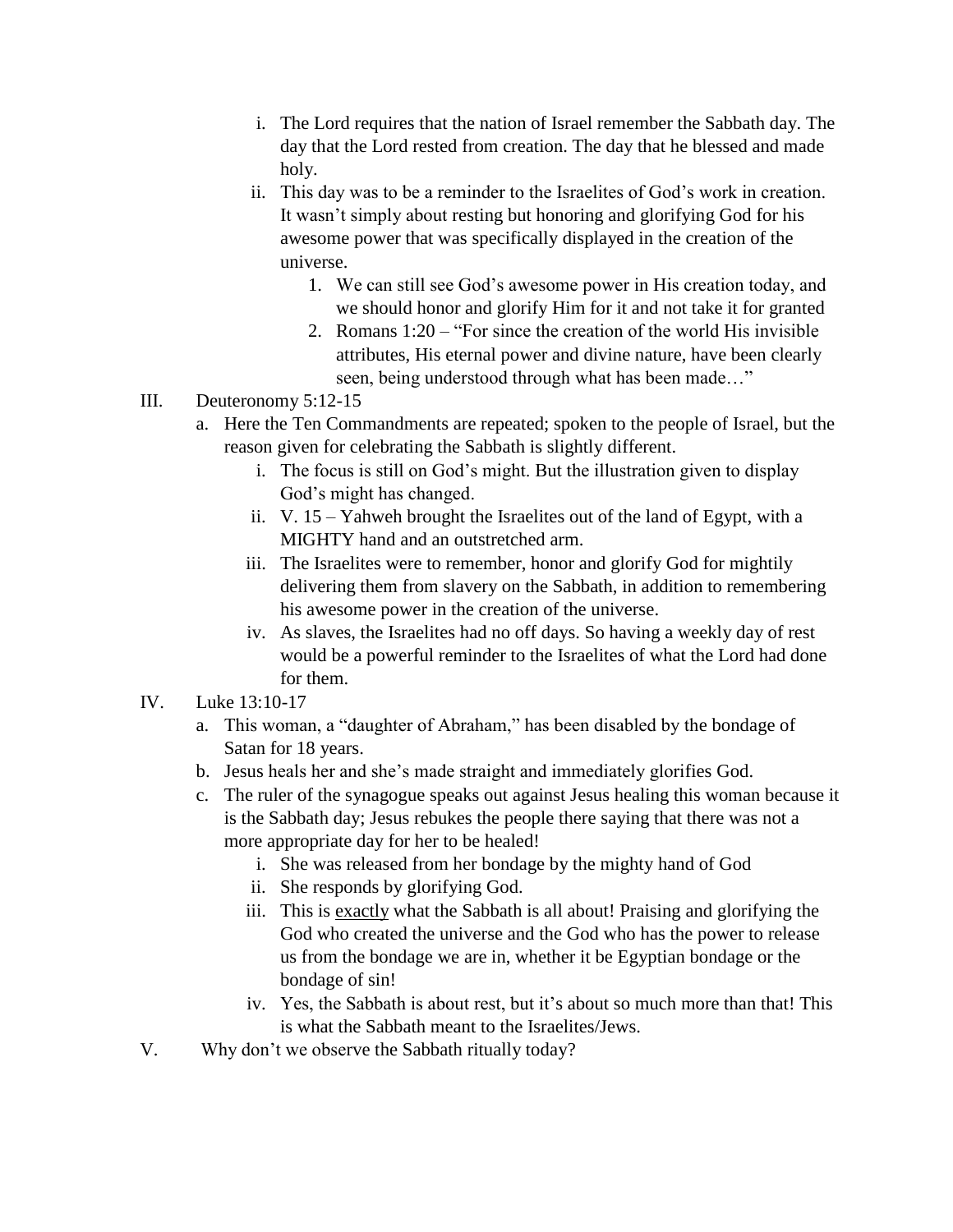- a. The Sabbath observance was required only by the nation of Israel and was a sign between God and the sons of Israel throughout THEIR generations. (Exodus 31:16-17)
- b. Jesus' death was the culmination and fulfillment of the Old Law. Jesus was the goal of the Old Law, and his death brought the law to an end, establishing a new covenant. (Ephesians 2:13-16, Hebrews 8-10)
- c. The Sabbath was a shadow of what was to come. The Sabbath was a shadow of Christ, the substance. Colossians 2:9-17
- d. The Old Law has been fulfilled in Christ and a new covenant has been established. Not a covenant of works, but a covenant of grace through faith. A covenant that doesn't require circumcision, but an obedience of faith to the gospel of Christ through baptism.
- VI. Christ is the ultimate fulfillment of the Sabbath; the substance of which the Sabbath was a shadow. In Him, we will find rest.
	- a. Jesus Christ is God in the flesh. He's been there from the beginning, and all things were made through Him (John 1:3) He is our creator and the Lord of the Sabbath (Mark 2)
	- b. Jesus releases us from our bondage, just as he released the daughter of Abraham from her bondage on the Sabbath day.
		- i. Romans 6:15-23
		- ii. Christ sets us free from the bondage and slavery of sin through our heart's obedience of faith.
	- c. Christ offers rest to us all
		- i. Matthew 11:28-30
		- ii. The rest Christ offers us is the rest of our souls.
			- 1. We are told his yoke is easy and his burden is light.
			- 2. The Greek word for "easy" is chrestos which literally means "good for its purpose".
			- 3. This goes back to what we talked about at the beginning. The rest offered to us by God is tailored to our needs! It's good for its purpose! Christ's yoke is *easy*!
			- 4. What Christ offers us meets our every need. In choosing to follow Him, we gain…
				- a. A sense of self-worth, purpose, responsibility
					- i. We know that we were created in God's image (Gen. 1:26-27)
					- ii. We know that we were made for good works which God prepared beforehand! (Ephesians 2:10)
				- b. Freedom from the guilt of sin
					- i. Through faith in Jesus Christ we all become sons of God, being baptized into Christ and clothing ourselves with Him (Galatians 3:26-27)